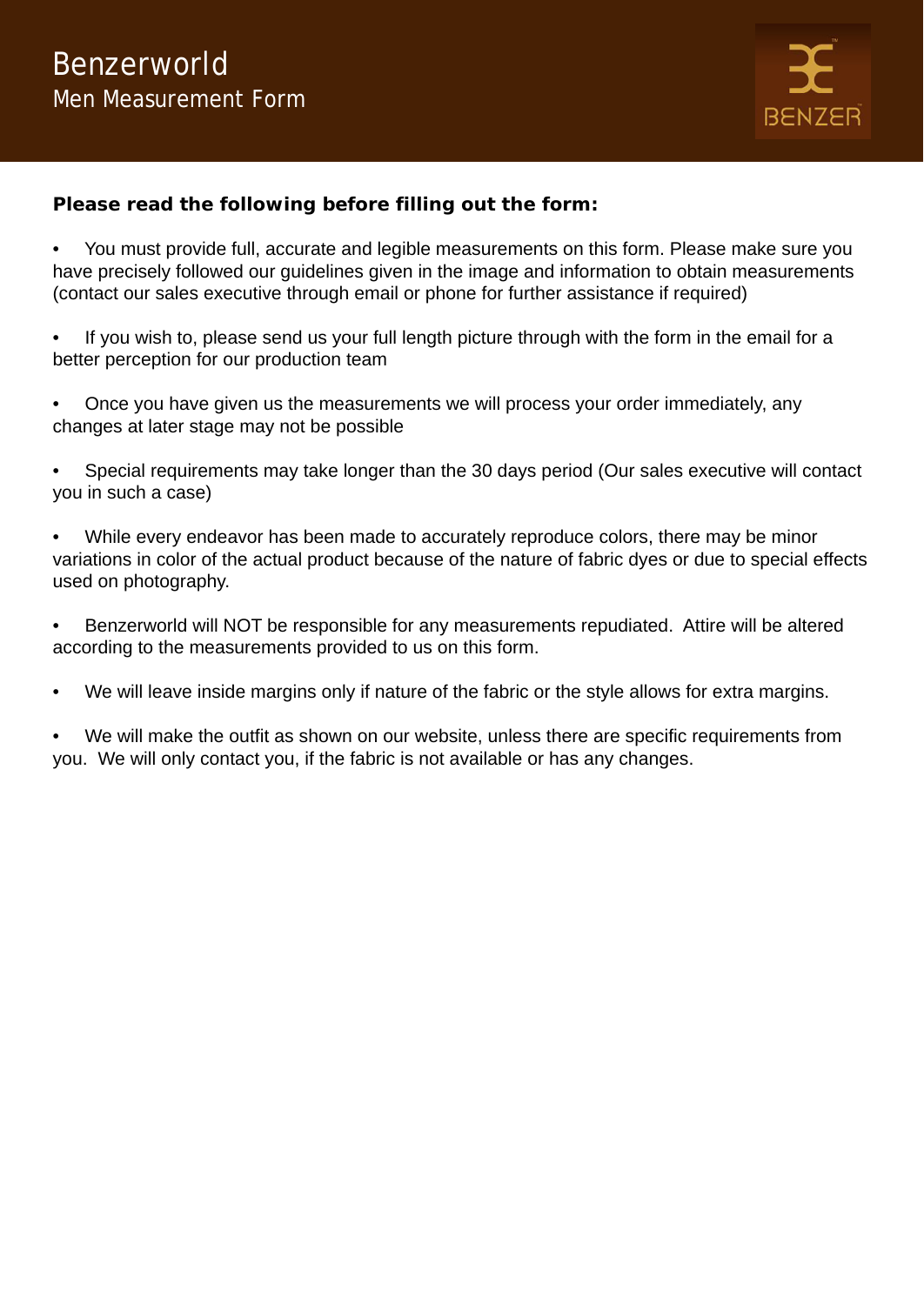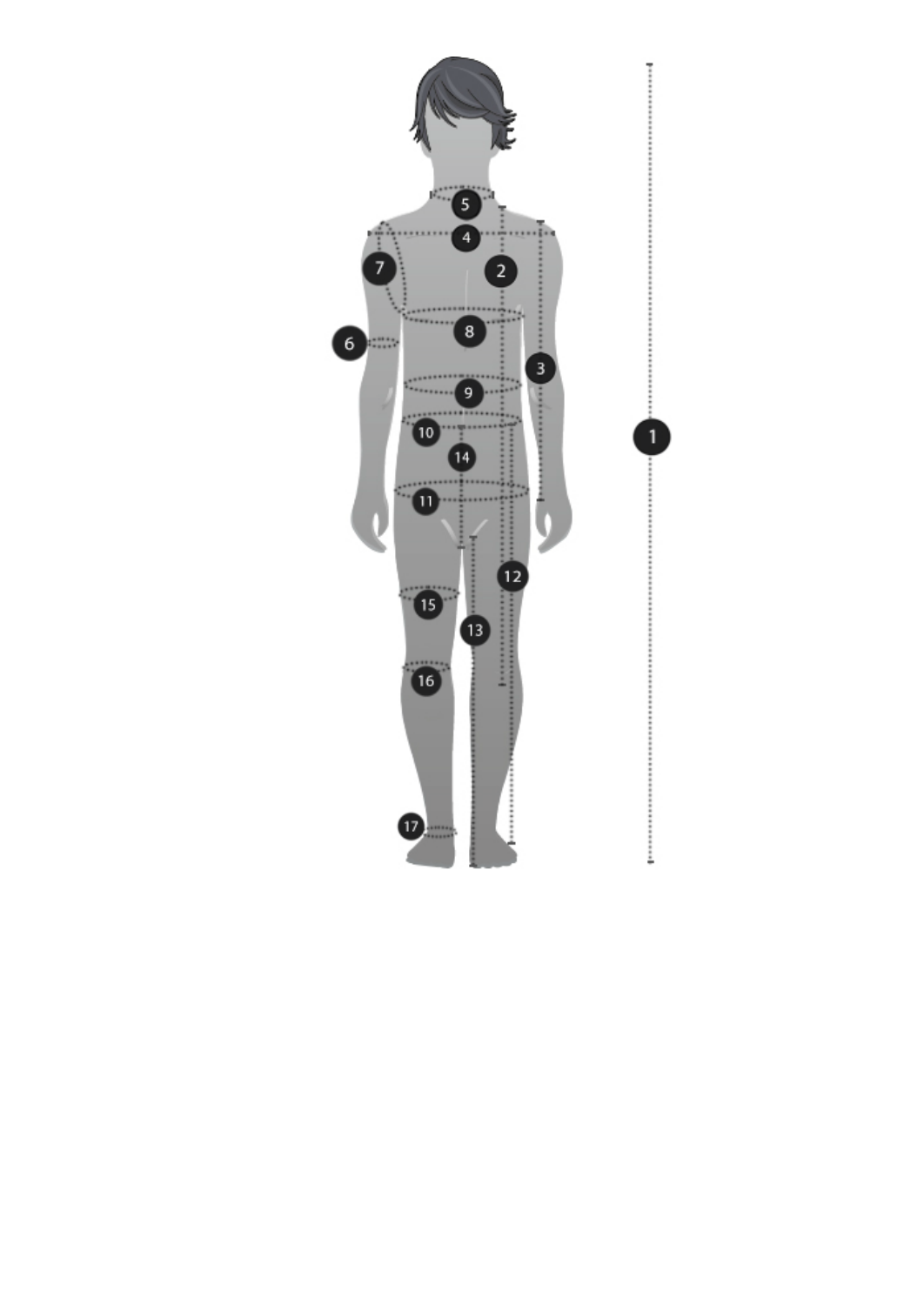### **Guideline on how to take measurements**

It is absolutely necessary that we receive your accurate measurements to ensure that the outfit ordered fits you. If possible, get someone else to measure you. Do not make extra allowances. Do not pull the measuring tape too tight.

#### **Notes on how to take the measurements:**

**1. Height from head to toe**: Take off your shoes. Stand straight with your back against a wall. Fix a point on the wall that is level with the top of your head. Take a measurement of the height from this point to the floor.

**2. Jacket/Kurta Length:** Keeping the tape straight start measuring from the inner edge of the shoulder to the desired length depending on your requirement or the outfit.

**3. Sleeve length:** Start the measurement by placing the tape on the shoulder tip, down towards the arm and measure up to the desired length of the sleeves, preferably up to the wrist for long sleeve or depending on your requirement or the outfit.

**4. Shoulder:** Keep the measuring tape horizontally on the back from one end of the shoulder to another and measure the shoulder width.

**5. Collar:** Take measurement around the lowest neck point. The tape should be snug but not too tight. You should be able to fit your index finger between the tape and your neck.

**6. Around arm:** This measurement helps the seamstress prepare the sleeve to fit your biceps. Wrap the measuring tape across the fullest point of your bicep while keeping the arm relaxed.

**7. Arm hole:** Wrap the measuring tape around the arm hole, and over the edge of your shoulder.

**8. Around Chest**: With your arms at your sides, take measurement around the fullest part of your chest, roughly at nipple level. Stand naturally as possible without inflating your chest. You should be able to fit through your index finger between the tape and your chest.

**9. Around stomach:** Place the measuring tape above waist around navel, around the widest part on stomach. Allow once finger to rest between the tape and stomach, stand naturally as possible, without inflating your stomach.

**10. Around waist:** Place the measuring tape around the narrowest part of the abdomen, and take a measurement around the point where trouser/pants is to be worn.

**11. Around hips:** Place the measuring tape around the widest part of your buttocks, to take a measurement, and be sure to keep the tape straight from the front and the back

**12. Trouser/ Churidar length:** Stand straight and measure from your waist point where you normally tie/wear your bottoms. Take the tape straight measuring down to your ankle to touch the floor or at the point where you want your bottoms to end. It might be ideal to take extra margins of the footwear height you would wear with this, as it will affect the desired length.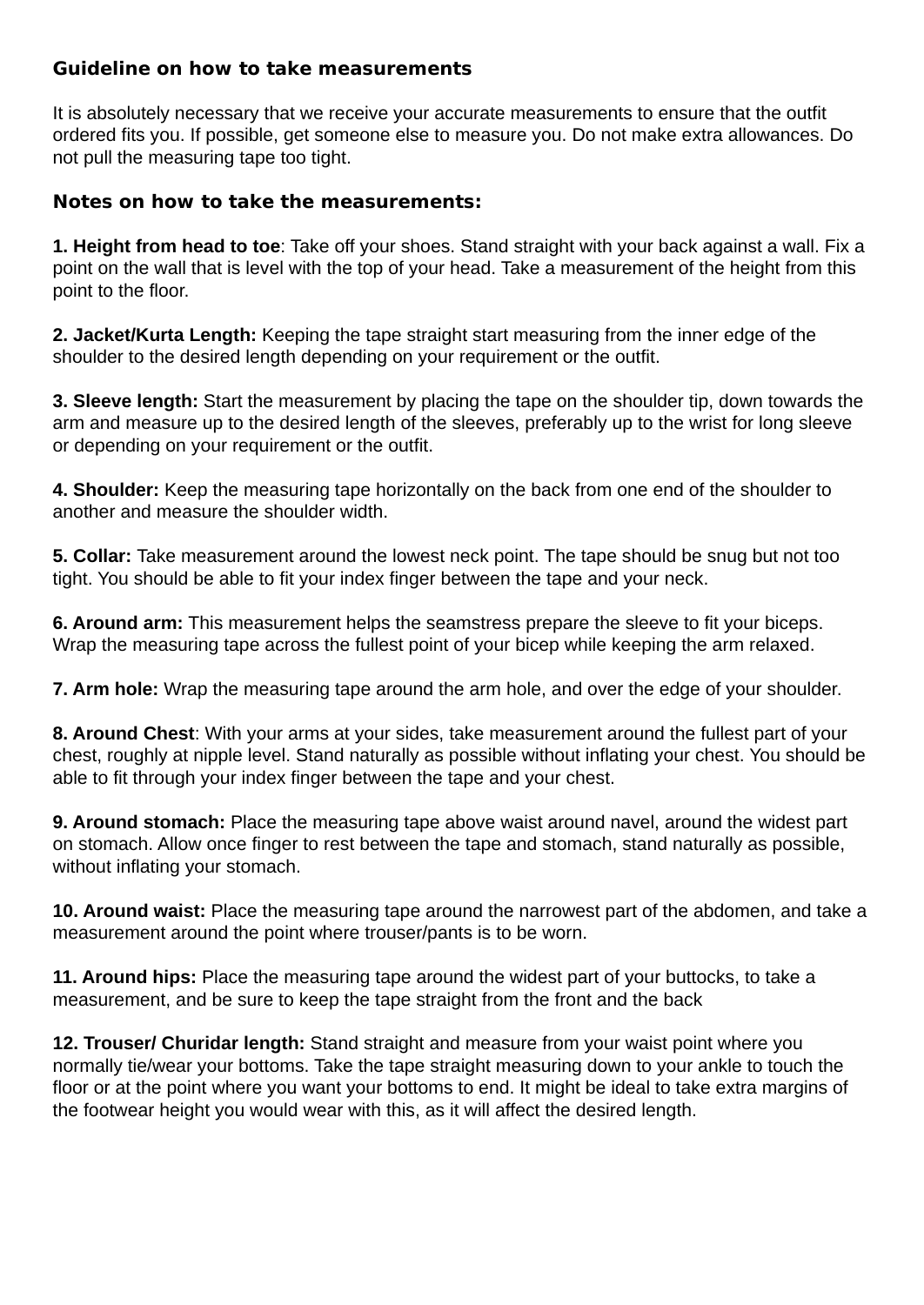**13. Inseam length**: Measure from the crotch, where two legs join to the bottom of the leg touching the floor.

**14. Fork:** Measure from middle of the waist point down to crotch, where two legs join.

**15. Around thigh**: Measure the circumference of fullest part of the upper thigh by wrapping the tape measure around, while standing straight

**16. Around knee**: Measure the circumference of the knee by wrapping the tape measure, while standing straight.

**17. Trouser bottom:** Measure the circumference of the fullest part of ankle joint by wrapping the tape measure around, while standing straight. Don't pull the tape too tight.

**18. Mojari size:** Only required if you need to or have ordered mojaris (shoes). You can refer to the size chart available on our website.